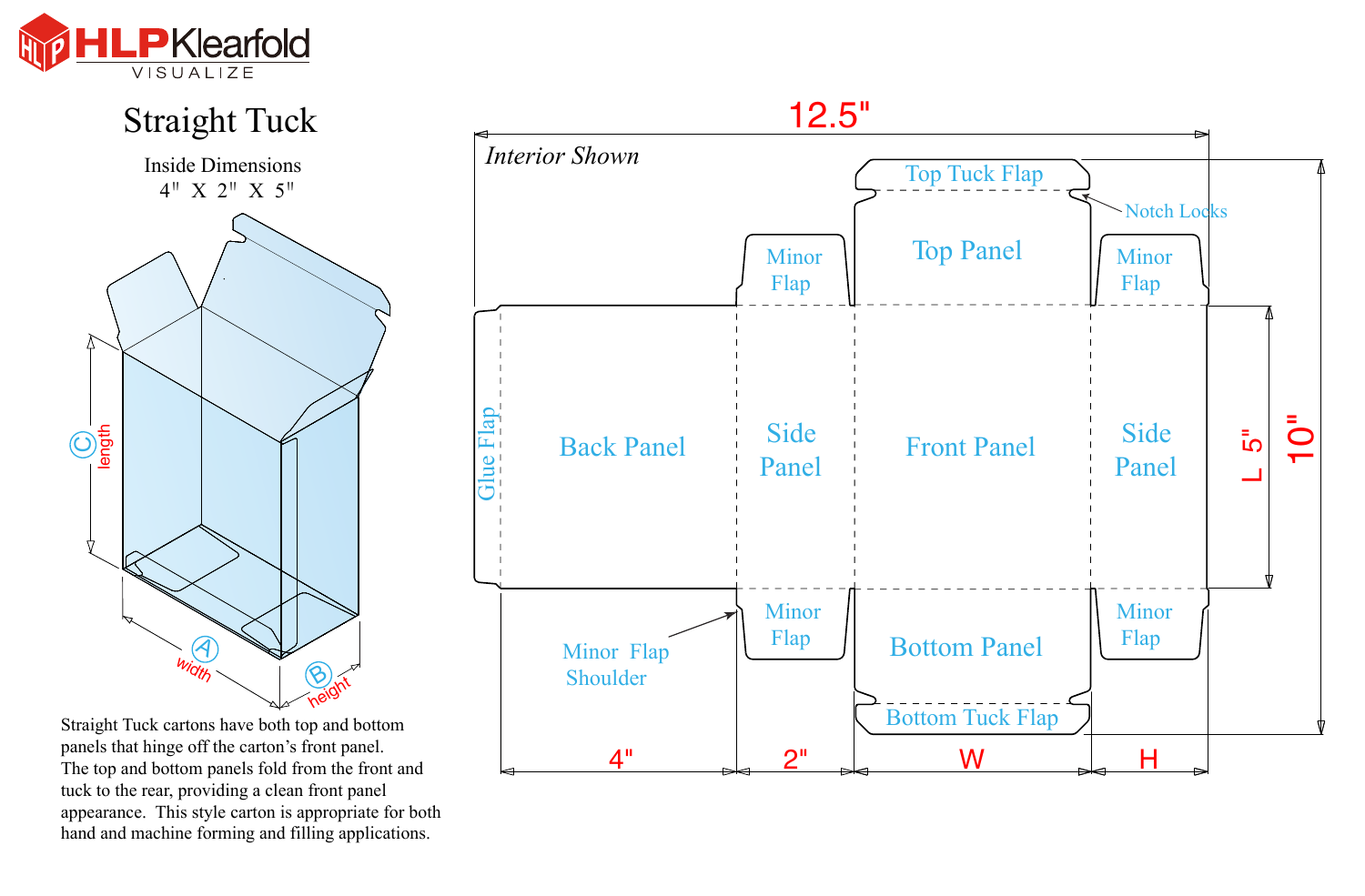

## Tuck Top, Auto-Bottom

Inside Dimensions 4"X 2"X 5"



Auto-Bottom cartons are designed for efficient hand set-up and loading, and are generally used when faster set up is desired but production volume or the package's contents are not suitable for automated filling equipment. Bottom panels are pre-glued during the carton's manufacturing process.

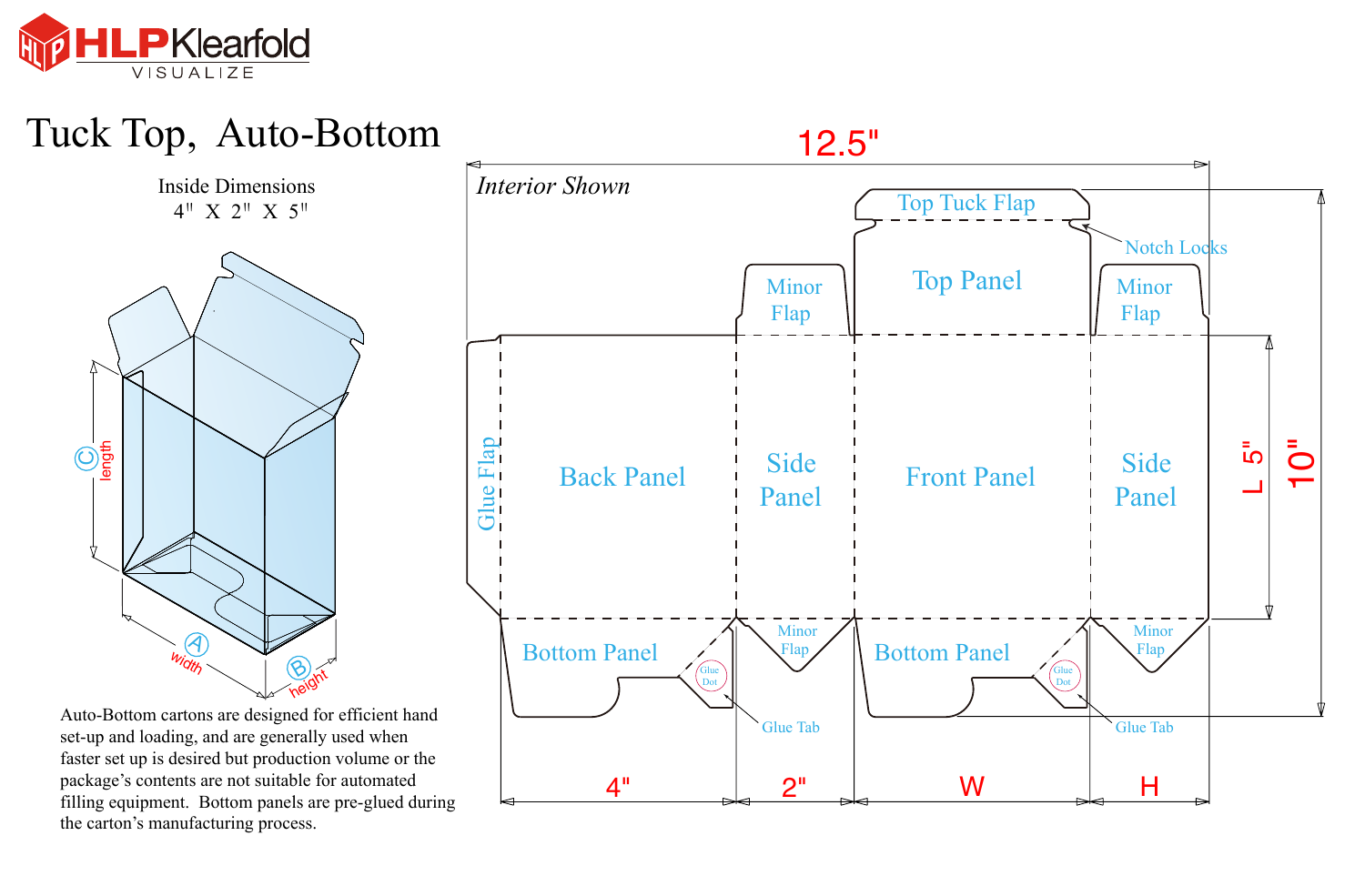



when faster set-up is desired but production volume or the package's contents are not suitable for automatic packaging equipment.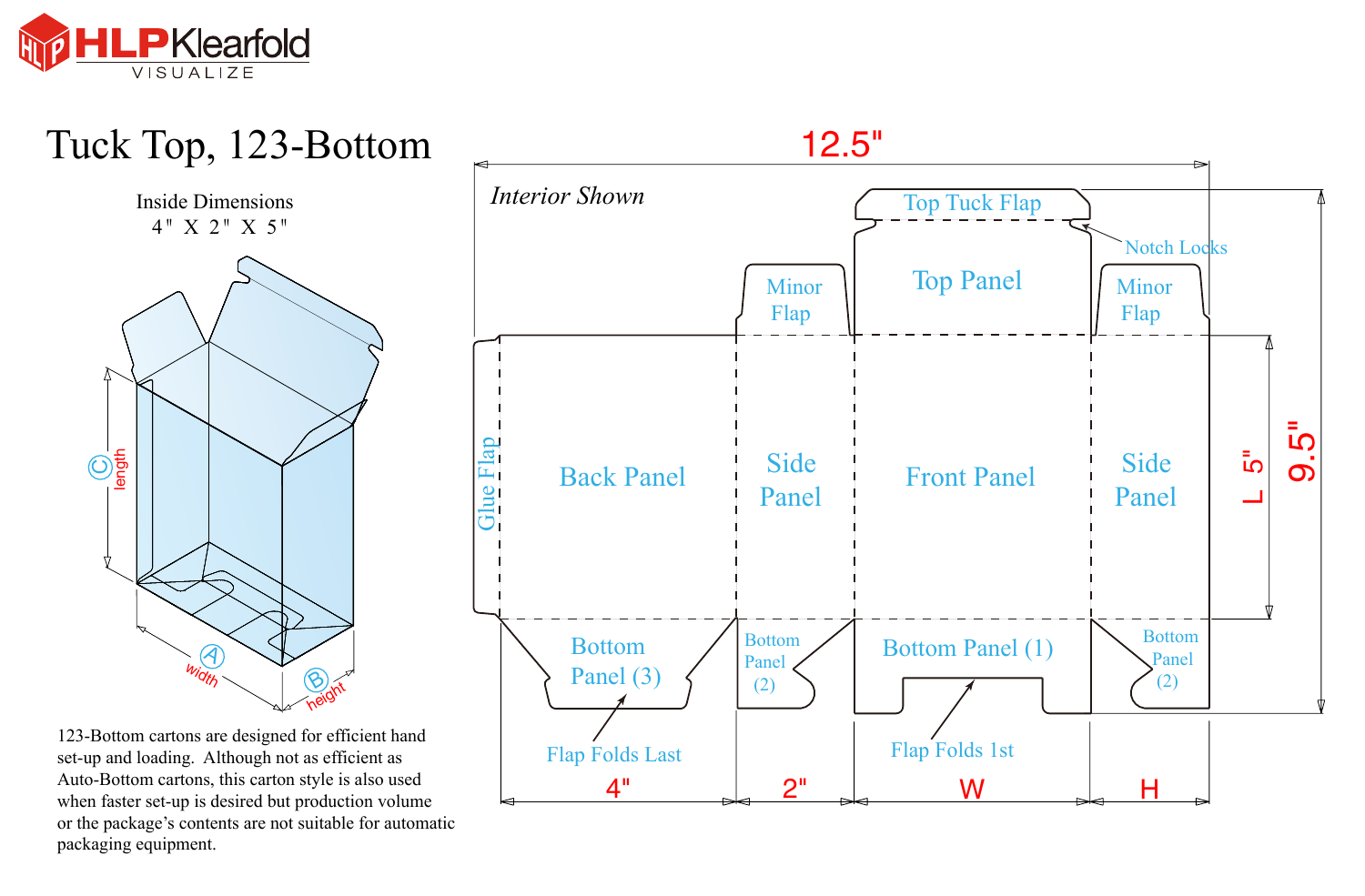



The Seal End carton is typically erected, filled and sealed on automated packaging equipment. Since the top and bottoms are glued closed, it offers tamper evidence as compared to tuck style cartons.

|           | 12.5"                 |                      |                    |                      |                     |
|-----------|-----------------------|----------------------|--------------------|----------------------|---------------------|
|           | <b>Interior Shown</b> |                      |                    |                      |                     |
|           | <b>Major Panel</b>    | <b>Minor</b><br>Flap | <b>Major Panel</b> | <b>Minor</b><br>Flap |                     |
| Glue Flap | <b>Back Panel</b>     | Side<br>Panel        | <b>Front Panel</b> | Side<br>Panel        | ت<br>م<br>$\bar{5}$ |
|           | <b>Major Panel</b>    | Minor<br>Flap        | <b>Major Panel</b> | <b>Minor</b><br>Flap |                     |
|           | 4 <sup>11</sup>       | 2 <sup>n</sup><br>⇛  | W                  | Н                    |                     |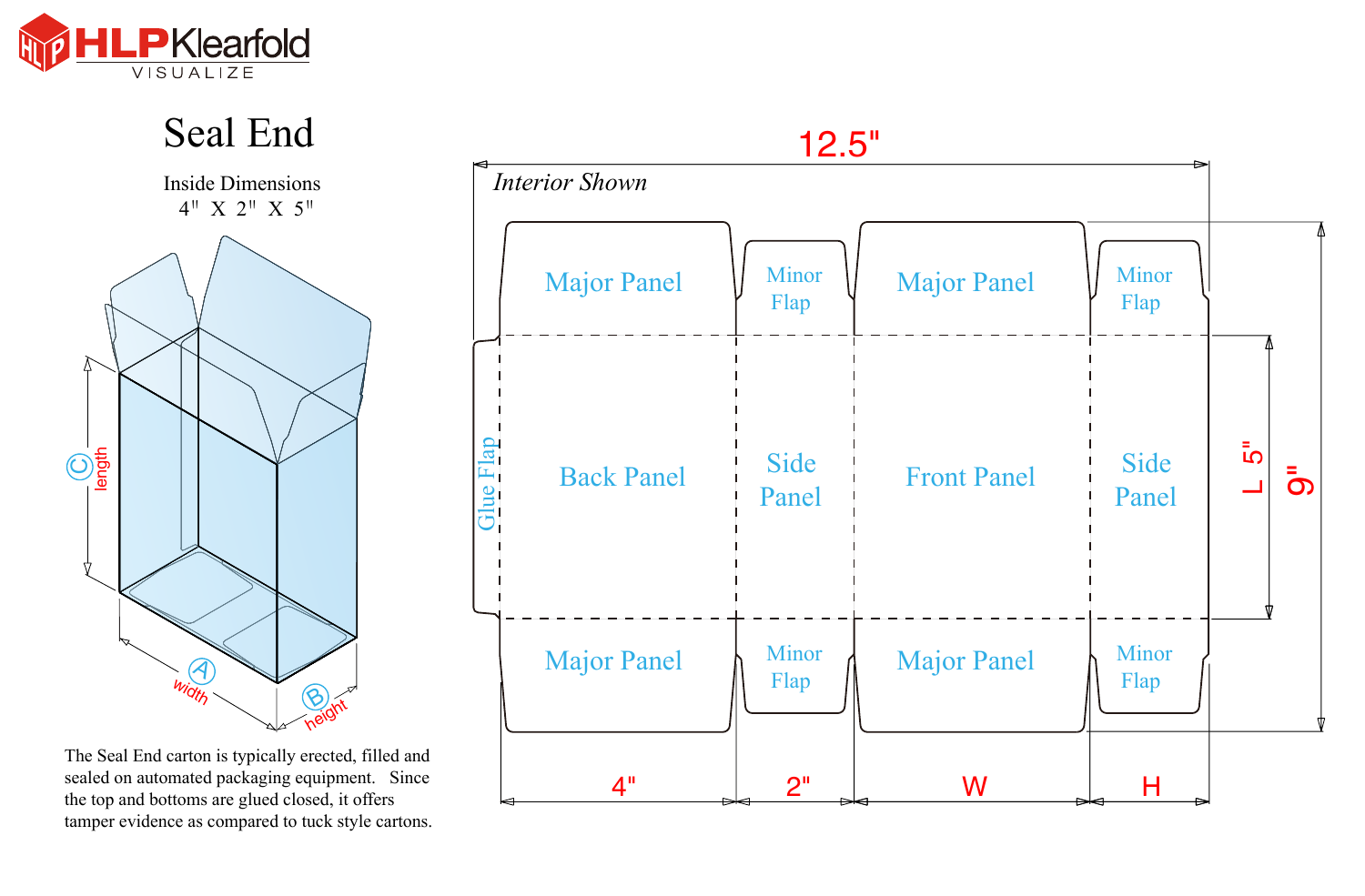

Sleeve

Inside Dimensions<br> $4'' \times 2'' \times 5''$ 



A Sleeve is used in combination with another packaging component. It's frequently used as a slip-on cover for a paperboard carton or tray, or an open set box structure. Sleeves can also be used in combination with injection molded or vacuum-formed plastic end caps or inserts.